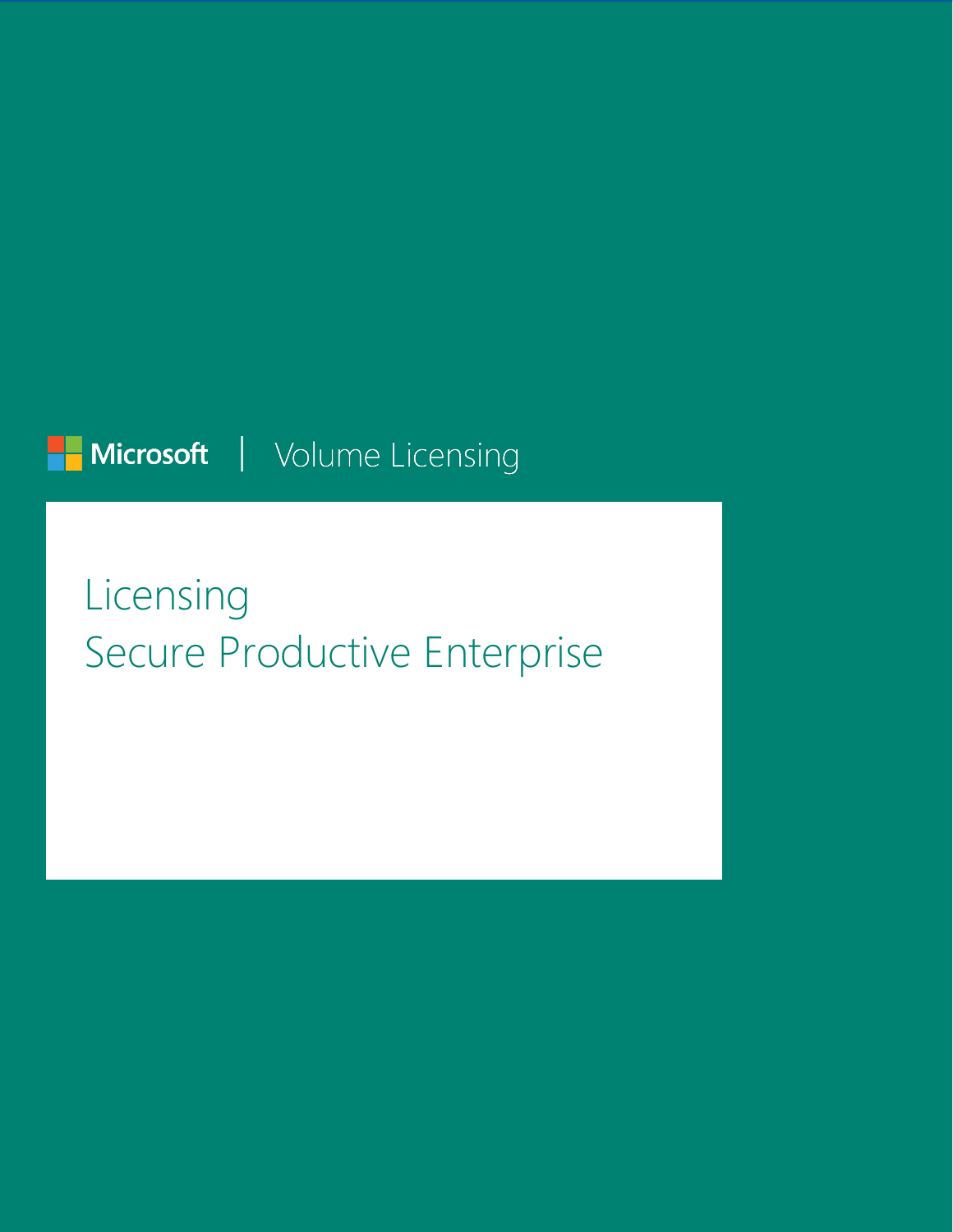### Table of contents

### <span id="page-1-0"></span>Summary

Secure Productive Enterprise is a per user licensing option that includes Office 365, Enterprise Mobility + Security, and Windows 10 Enterprise. Secure Productive Enterprise Secure Productive Enterprise is available in two options, E3 and E5. For the first time, we're providing licensing flexibility in a single, per-user SKU, including never-before cloud-first, on-premises capable licensing rights to use to help subscribers transition from on-premises environments. Secure Productive Enterprise E3 and E5 will be available through the Enterprise Agreement (EA), Enterprise Agreement Subscription (EAS), and Microsoft Products and Services Agreement (MPSA) for commercial and government customers. Secure Productive Enterprise E3 and E5 will also become available in the Cloud Solution Provider (CSP) program for customers with cloud-only deployments.

### <span id="page-1-1"></span>What's new in this brief

This is a new brief, published in October 2016.

### <span id="page-1-2"></span>**Details**

#### **Introducing Secure Productive Enterprise**

Today's cloud and mobile technology is enabling companies to reshape their business and capitalize on the digital transformation impacting us all. By taking advantage of the latest innovations, businesses can transform their products and services, engage their customers in completely new ways, and gain new efficiencies by modernizing operations. And, importantly, companies now have the most advanced technology at hand to empower their employees to achieve more.

The following included products and services together enable employees uncompromising productivity, collaboration, mobility, business insights and, perhaps most importantly, a secure experience.

| <b>Secure Productive Enterprise E3</b><br>Formally Enterprise Cloud Suite (ECS) | <b>Secure Productive Enterprise E5</b> |
|---------------------------------------------------------------------------------|----------------------------------------|
| Office 365 E3                                                                   | Office 365 F5                          |
| Enterprise Mobility + Security E3                                               | Enterprise Mobility + Security E5      |
| Windows 10 Enterprise E3                                                        | Windows 10 Enterprise E5               |

#### **Windows 10 Enterprise**

 **Windows 10 Enterprise E3** builds on Windows 10 Pro by adding more advanced features designed to address the needs of large and mid-size organizations. Examples include advanced protection against modern security threats, the broadest range of options for operating system deployment and update, and comprehensive device and app management. Customers with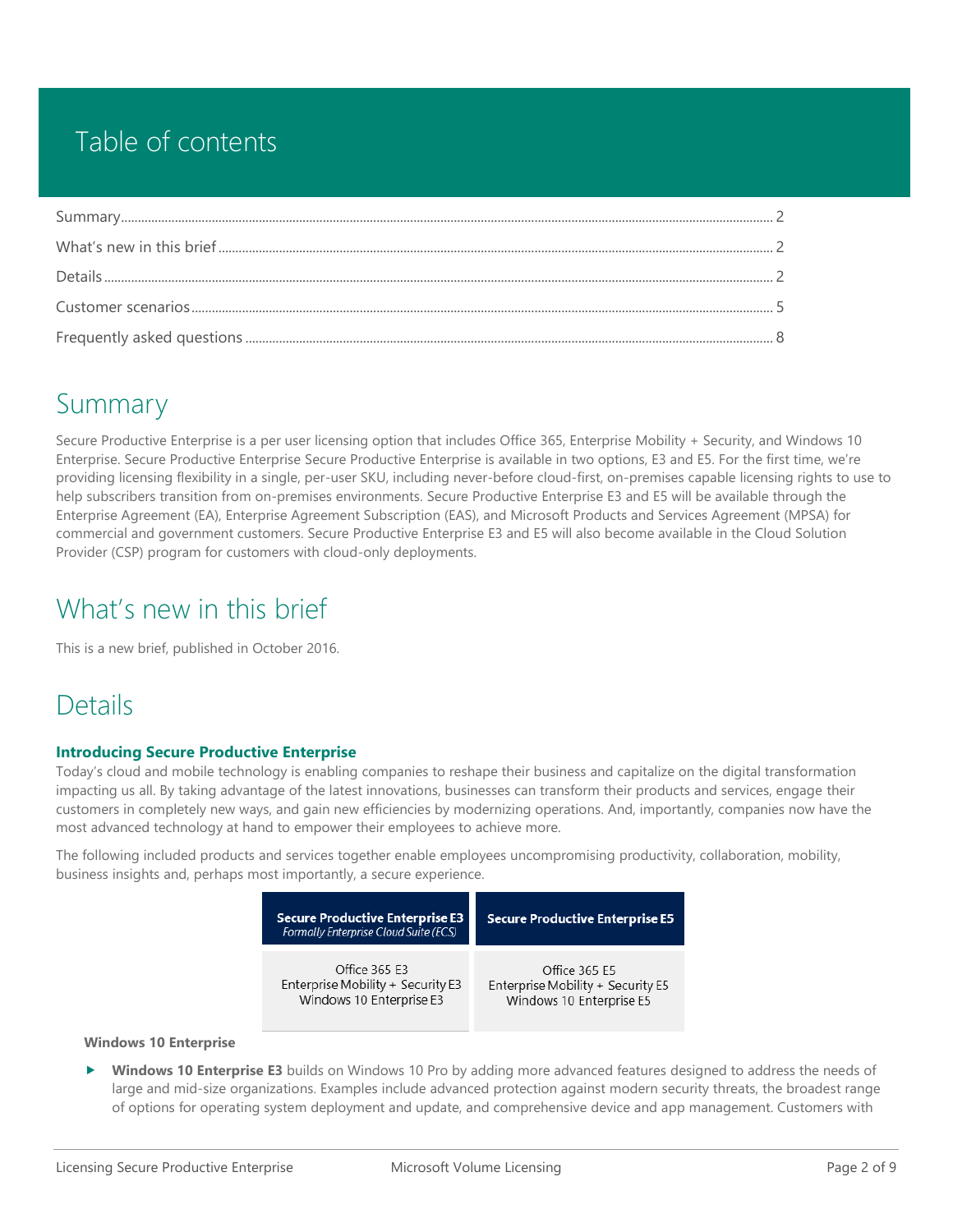devices running Windows 10 Enterprise will be able to take advantage of the latest security and feature updates on an ongoing basis, while having the ability to choose the pace at which they adopt new technology. [Learn more about Windows 10](https://www.microsoft.com/en-us/Licensing/product-licensing/windows10.aspx)  [Enterprise.](https://www.microsoft.com/en-us/Licensing/product-licensing/windows10.aspx)

 **Windows 10 Enterprise E5** is the newest offer for customers who want to take advantage of everything in E3 with the addition of Windows Defender Advanced Threat Protection (Windows Defender ATP), a new service that helps enterprises detect, investigate, and respond to advanced attacks on their networks.

Building on the existing security defenses in Windows 10, Windows Defender ATP provides a new post-breach layer of protection to the Windows 10 security stack. With a combination of client technology built into Windows 10 and a robust cloud service, it can help detect threats that have made it past other defenses, provide enterprises with information to investigate the breach across endpoints, and offer response recommendations. [Learn more about Windows 10 Enterprise.](https://www.microsoft.com/en-us/Licensing/product-licensing/windows10.aspx)

#### **Office 365 Enterprise.**

- **Office 365 Enterprise E3** provides your users with the latest full Office across most devices, plus a wide range of integrated collaboration services coupled with advanced compliance features and full IT power. Office 365 Enterprise includes Office 365 ProPlus for up to five PCs or Macs, five tablets, and five smartphones. It also includes Exchange Online, SharePoint Online, Lync Online, and Yammer Enterprise—along with access rights to equivalent on-premises server workloads. Learn more about Office [365 Enterprise E3.](http://products.office.com/en-us/business/office-365-enterprise-e3-business-software)
- **Office 365 E5** is a new suite offering that includes new features value across three categories of investments in Real-time Communications, Analytics, and Advanced Security. Features across the categories are listed below:
	- o **Voice** Cloud PBX, PSTN Conferencing, Skype Meeting Broadcast, and PSTN Calling as an add-on based on geo and channel availability
	- o **Analytics** Analytics with Power BI and Individual and Team Analytics with Delve Analytics
	- o **Security** Office 365 Advanced eDiscovery, Advanced Security Management, safe attachments and safe URLs with Advanced Threat Protection, and access control with Customer Lockbox

#### [Learn more about Office 365 Enterprise E5.](https://products.office.com/en-us/business/office-365-enterprise-e5-business-software)

**Enterprise Mobility + Security (EMS)** helps give users a more secure and integrated productivity experience with Microsoft's enterprise mobility solutions. Users can work anywhere, on any device, with easy and complete access to the apps—like Microsoft Office 365—and the data they need to be productive. Deliver all of this while giving IT peace of mind with tools that help secure company data. These tools also include integrated ways to manage the mobile workforce for user identity, devices, applications, and data. [Learn more about Enterprise Mobility + Security.](https://www.microsoft.com/en-us/cloud-platform/enterprise-mobility)

Secure Productive Enterprise provides the best value when you are buying cloud services by providing suite discounts versus purchasing each component separately. Secure Productive Enterprise also allows Enterprise Agreement customers to license in a true per user licensing model, giving them a consistent productivity experience on any device and on any operating system. It also provides increased manageability and simplicity as you will no longer need to count devices for the Platform EA and cloud services. You can move to the cloud without modifying your Enterprise Agreement while eliminating the need for Bridge CALs and True-ups.

#### **On-premises server rights**

The following rights are included with all Secure Productive Enterprise E3 and E5 User Subscription License (USL):

- Exchange Server, SharePoint Server, Skype for Business Server
- **Rights to install the server software on on-premises servers. Downgrade rights included**
- Rights to access any licensed on-premises servers

The following rights are available for active Software Assurance (SA) customers when transitioning to Secure Productive Enterprise using "From SA" USL:

Office Professional Plus

- One installation for the length of the Secure Productive Enterprise subscription
- Copies of Office Professional Plus are available to Full User Subscription License (FUSL) users up to a 1:1 ratio of "From SA" USLs purchased.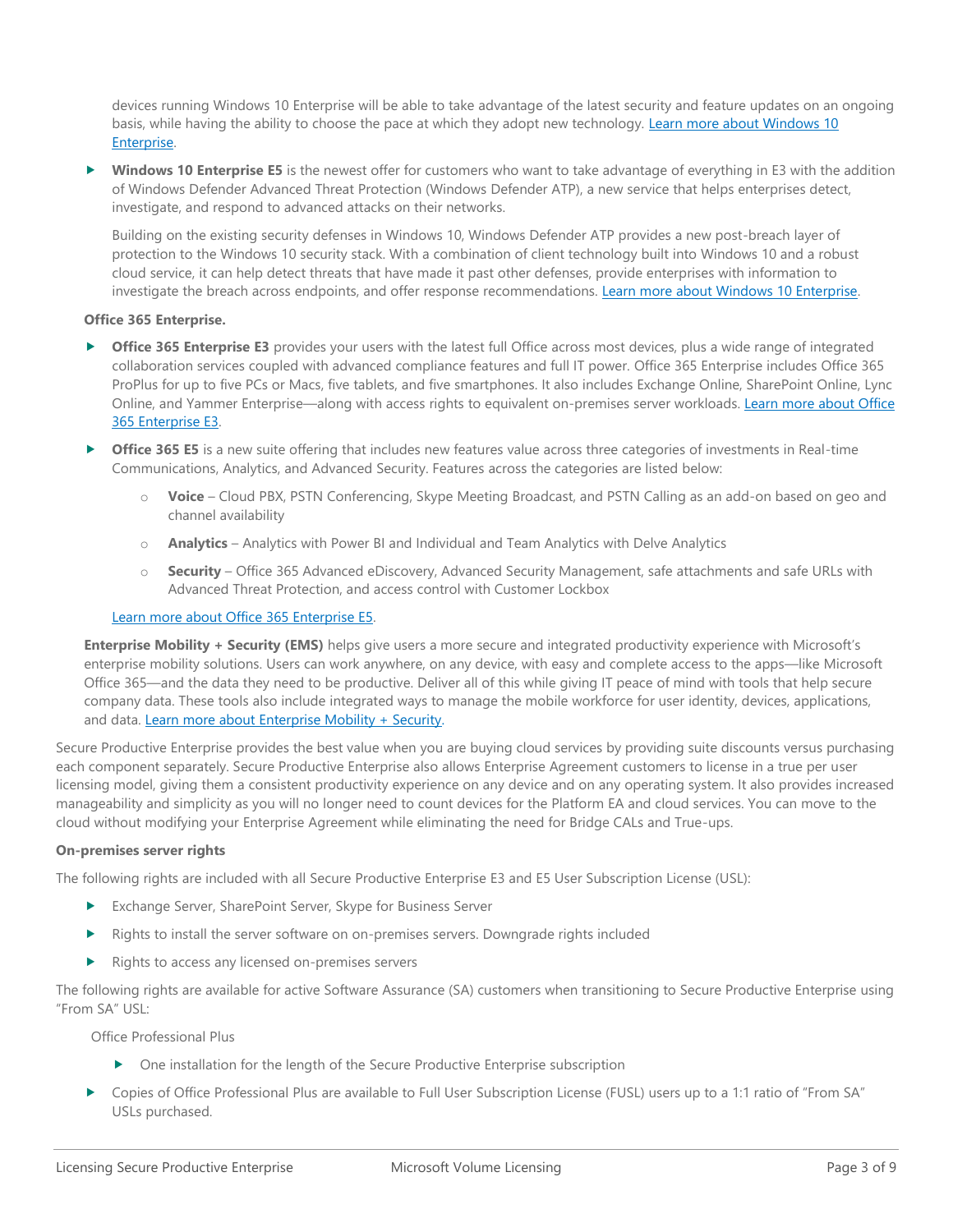- For example, you purchase 500 "From SA" USLs and 500 FUSLs: in this case, all users could receive a copy of Office Professional Plus.
- Downgrade rights included

Note that all Secure Productive Enterprise E3 and E5 USL license a user for access to Windows Server, but does not include a license for the Windows Server product itself.

#### **How to get Secure Productive Enterprise**

Secure Productive Enterprise E3/E5 are available through the Enterprise Enrollment or Enterprise Subscription Enrollment as a full USL, Add-on license, or an "From SA" USL. Here are the licensing options:

| <b>License</b>                                      | Who it's for                                                                                                                                                                                                          | Orderable at                            |
|-----------------------------------------------------|-----------------------------------------------------------------------------------------------------------------------------------------------------------------------------------------------------------------------|-----------------------------------------|
| <b>Secure</b><br><b>Productive</b>                  | New EA/EAS customers who want to license the Enterprise Platform as<br>ь<br>cloud services on a per user basis                                                                                                        | Mid-term,<br>anniversary, or            |
| <b>Enterprise</b><br><b>Full USL</b>                | Existing EA/EAS customers who:<br>▶                                                                                                                                                                                   | renewal                                 |
|                                                     | Are not currently licensed for Office Professional Plus, CAL<br>▶<br>Suites, and Windows 10 Enterprise (Enterprise Platform) and<br>want to license it as cloud services on a per user basis; or                      |                                         |
|                                                     | Want to license net new users for the Enterprise Platform as<br>Þ.<br>cloud services on a per user basis                                                                                                              |                                         |
|                                                     | Note: Alternatively, these customers may buy Licenses and Software Assurance (L+SA)<br>for Office Professional Plus, CAL Suites, and Windows Enterprise Upgrade, and then<br>add Secure Productive Enterprise Add-on. |                                         |
| <b>Secure</b>                                       | Existing EA/EAS customers who:                                                                                                                                                                                        | Mid-term,<br>anniversary, or<br>renewal |
| <b>Productive</b><br><b>Enterprise</b><br>Add-on    | Are currently paying for Licenses and Software Assurance (L+SA) for<br>▶<br>Office Professional Plus, CAL Suites, and Windows 10 Enterprise<br>(Enterprise Platform), and                                             |                                         |
|                                                     | Want to license some or all existing users for the Enterprise Platform as<br>▶<br>cloud services on a per user basis before renewal, or                                                                               |                                         |
|                                                     | Want to maintain on-premises use rights for existing and new users for<br>▶<br>the Enterprise Platform                                                                                                                |                                         |
| <b>Secure</b>                                       | Existing EA/EAS customers who:                                                                                                                                                                                        | Renewal                                 |
| <b>Productive</b><br><b>Enterprise</b><br>"From SA" | Have fully paid licenses for Office Professional Plus, CAL Suites, and<br>▶<br>Windows Enterprise Upgrade (Enterprise Platform), and                                                                                  | (recommended)<br>or anniversary         |
| <b>USL</b>                                          | Are currently paying for Software Assurance only, and                                                                                                                                                                 |                                         |
|                                                     | Want to license existing users for the Enterprise Platform as cloud services<br>▶<br>on a per user basis                                                                                                              |                                         |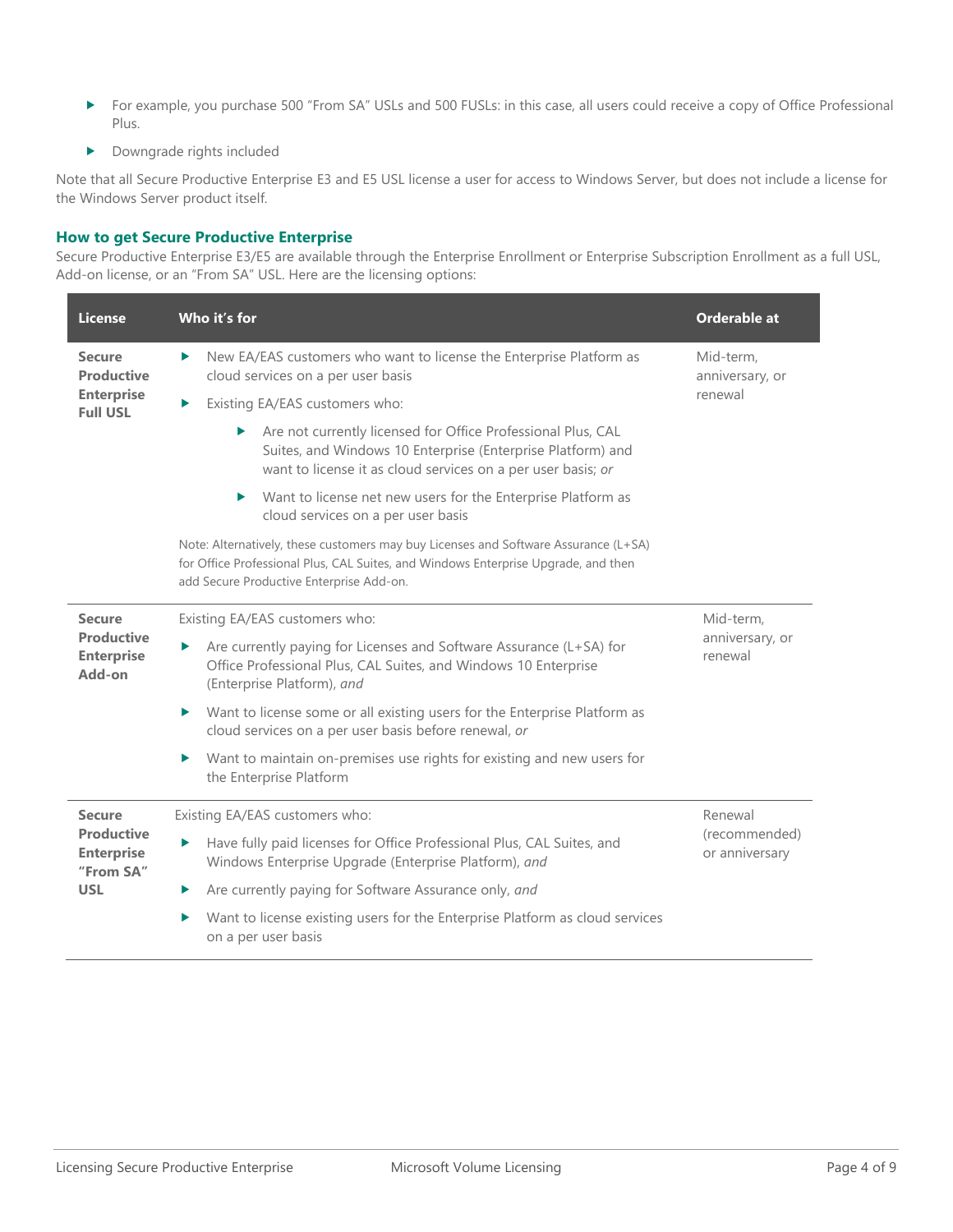### <span id="page-4-0"></span>Customer scenarios

The following explains in more detail how to license Secure Productive Enterprise in various customer scenarios.

#### **Scenario 1: Moving from on-premises Enterprise Platform to cloud services on per-user basis with credit for existing investments**

#### **Situation**

Litware has 8,000 Qualified Devices and 8,200 Qualified Users. They have an Enterprise Agreement that covers the Enterprise Desktop (Windows Enterprise Upgrade, Office Professional Plus, and Enterprise CAL Suite). Enterprise CAL Suite is licensed per device. All of the licenses are now fully paid, so they are paying Software Assurance only.

#### **Business goals**

With an increasingly mobile workforce and proliferation of user-owned devices, Litware realizes that they have reached a tipping point and it's time to embrace the consumerization of IT. They want to stop counting devices and move to a user-centric licensing solution for 4,000 of their users, but they are concerned that they will need to start over with their licensing and lose the investments they have already made in device licenses.

#### **Solution**

Secure Productive Enterprise provides the user-centric licensing solution to meet their needs for the 4,000 users. They have two solutions for those users: "From SA" USLs or Add-ons.

"From SA" USLs give them credit for the licenses they already own. At renewal, Litware can move to 4,000 Enterprise Desktop Software Assurance-only payments and 4,000 Secure Productive Enterprise "From SA" USLs. Litware is able to purchase the "From SA" Secure Productive Enterprise USLs because they moved from the Enterprise Desktop Platform to Secure Productive Enterprise USL on a 1:1 basis.

Alternatively, they can keep making the 8,000 Enterprise Desktop Software Assurance-only payments (and thereby keep their onpremises licenses) and add 4,000 Secure Productive Enterprise Add-ons.

#### **Scenario 2: Customer needs to maintain some on-premises solutions as they transition fully or partly to the cloud**

#### **Situation**

Margie's Travel is up for renewal of their platform Enterprise Agreement that covers their 1,400 Qualified Users for the Professional Desktop (Windows Enterprise Upgrade, Office Professional Plus, and Core CAL Suite).

#### **Business goals**

Margie's Travel plans to move fully to the cloud but currently their systems require some workloads to stay on-premises.

#### **Solution**

While Secure Productive Enterprise is a great solution for customers who want an entire user-licensed cloud solution, it also supports the customers with critical workloads that currently need to remain on-premises. All Secure Productive Enterprise E3 and E5 licenses include unlimited rights to install server software on on-premises servers for Exchange Server, SharePoint Server, and Skype for Business Server. Customers that have active Software Assurance on Office Professional Plus and are transferring to Secure Productive Enterprise through the "From SA" license receive one installation of Office Professional Plus for the length of the Secure Productive Enterprise subscription.

Since Margie's Travel is at their renewal and already have active Software Assurance on Professional Desktop (Windows Enterprise Upgrade, Office Professional Plus, and Core CAL Suite), it is recommended that they use "From SA" licenses. They can renew their platform Enterprise Agreement covering all of their Qualified Users for the Professional Desktop (Windows Enterprise Upgrade, Office Professional Plus, and Core CAL Suite) through purchasing combination of Secure Productive Enterprise E3 and E5. For example, they may choose to license 1,000 of their users with Secure Productive Enterprise E3 and Secure Productive Enterprise E5 for the remaining 400 users.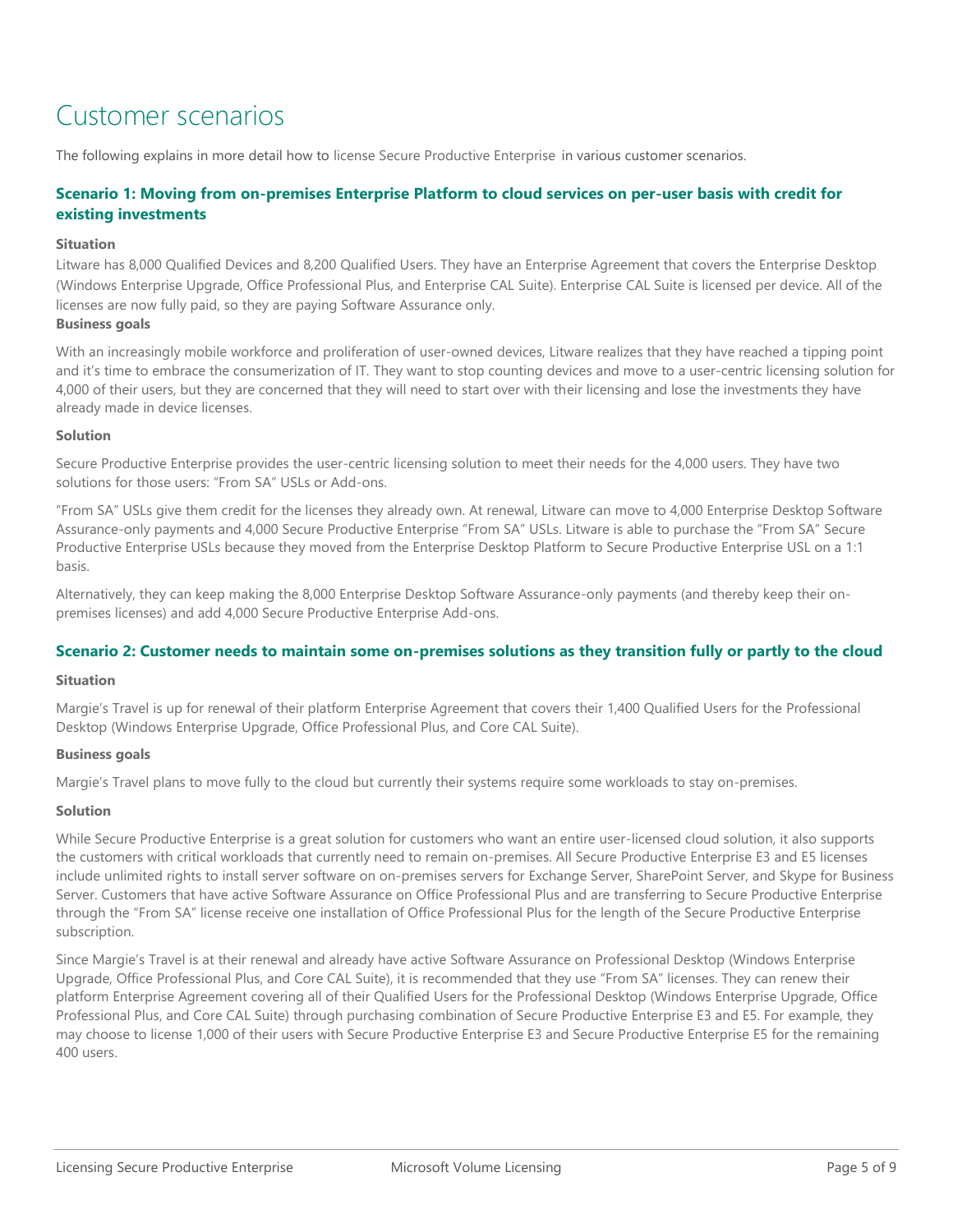#### **Scenario 3: Enabling full** *"bring your own device"* **support for employees while maintaining central IT control**

#### **Situation**

Trey Research has a platform Enterprise Agreement that covers their 1,000 Qualified Devices and 1,000 Qualified Users for the Professional Desktop (Windows Enterprise Upgrade, Office Professional Plus, and Core CAL Suite). Core CAL Suite is licensed per user. They have piloted user-based cloud services by licensing 200 of their users with the Office 365 Enterprise E3 Add-on.

#### **Business goals**

Within the next two years, Trey Research wants to provide every employee with a full *"bring your own device"* (BYOD) freedom. To meet their security and manageability requirements, they need a comprehensive set of access control and data-protection capabilities.

#### **Solution**

Office 365 Enterprise E3 and Windows 10 Enterprise E3 provide users with BYOD freedom, while the Enterprise Mobility + Security E3 provides IT with the tools they need to manage all of the devices, applications, and user identities while protecting their data. Based on their experience with Office 365 Enterprise E3, they will expand the pilot to include Secure Productive Enterprise for all 1,000 users, while keeping their on-premises licenses.

They will drop the 200 Office 365 Enterprise E3 Add-ons and add 1,000 Secure Productive Enterprise Add-ons at their next agreement anniversary to accomplish this. When they renew their agreement the following year, they can continue with Software Assurance payments for the Professional Desktop and 1,000 Secure Productive Enterprise Add-ons, or choose to transition fully to the cloud by dropping the Professional Desktop Software Assurance payments and buying 1,000 Secure Productive Enterprise "From SA" USLs. After Secure Productive Enterprise Add-ons or USLs are assigned to all employees, Trey Research may allow their employees to bring in additional Qualified Devices without the need to buy additional licenses.

#### **Scenario 4: Moving from Select Plus without Software Assurance to the cloud**

#### **Situation**

Fourth Coffee has a Microsoft Select Plus agreement through which they have bought ad-hoc productivity server licenses and CALs without Software Assurance. They have an aging server infrastructure that requires too much time and money to update and manage. They have 2,500 users in various business units across the company who use approximately 3,000 PCs, all of which have been purchased with Windows 8.1 Pro or 10. Over the past few years, they have seen a growing demand by employees to be allowed to use their personal devices at work.

#### **Business goals**

Fourth Coffee wants to avoid the capital expenditures and IT overhead of updating and managing all of their own server infrastructure, so they have decided to move to the cloud. They also want to allow employees to use their own devices at work, but they need a licensing solution that will cover those devices without having to count and track the licenses on each device.

#### **Solution**

Fourth Coffee can meet all of their business goals by signing a new Enterprise Agreement with Secure Productive Enterprise USLs for all of their 2,500 users. They replace their aging server infrastructure with cloud services and cover all of their employees' personal devices with a licensing solution that requires them to count only users. Fourth Coffee can transition to the cloud at their own pace without needing to buy additional CALs, even if they add net new users. Secure Productive Enterprise provides the same access rights to on premises servers as CALs.

#### **Scenario 5: Moving from Office Professional Plus and Core CAL Suite to cloud services on a per user basis**

#### **Situation**

Contoso Pharmaceuticals has an existing Enterprise Agreement with Core CAL Suite licensed per user and Office Professional Plus. They have 1,500 Qualified Devices and 1,000 Qualified Users.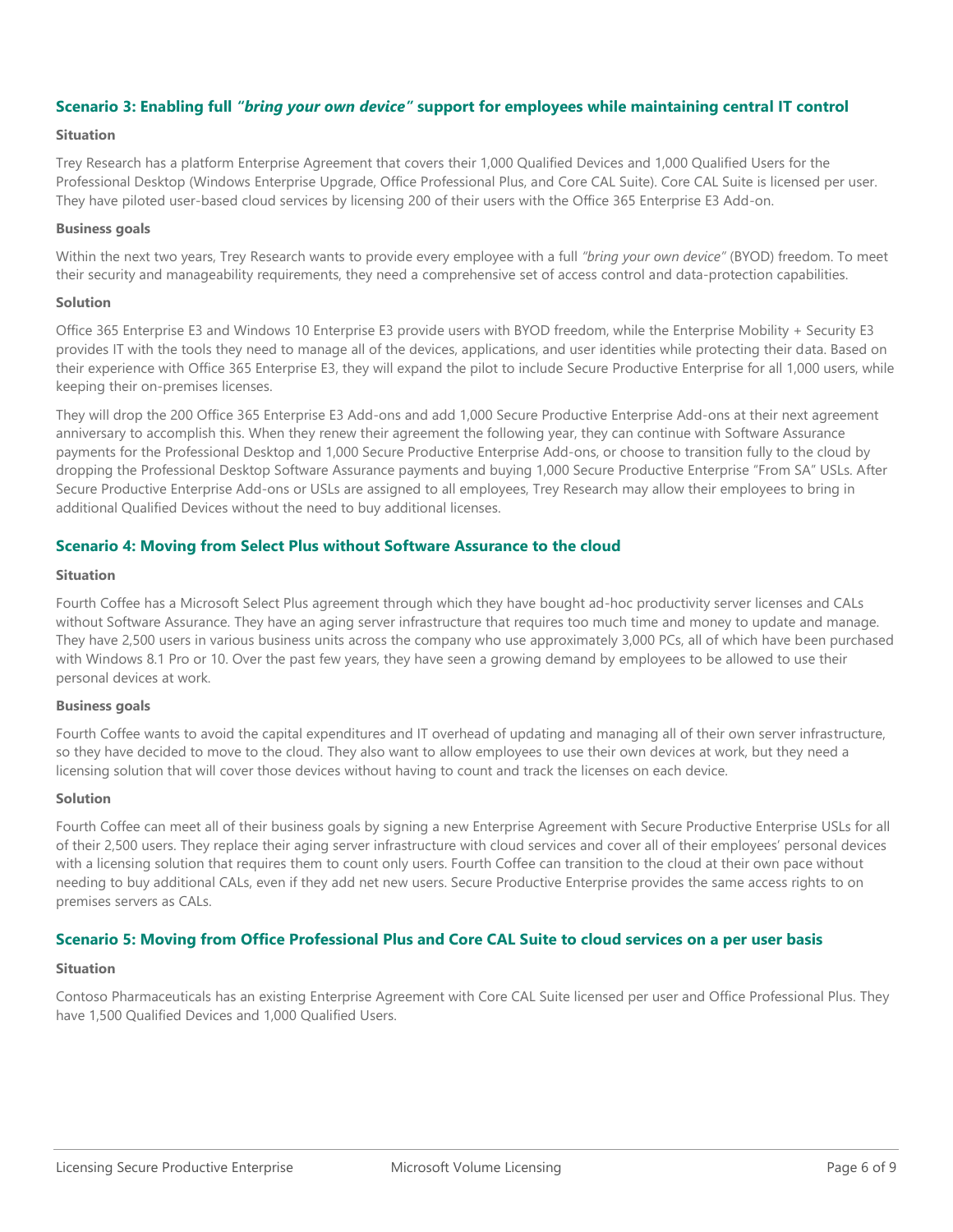#### **Business goals**

Contoso Pharmaceuticals wants to move all users to Secure Productive Enterprise to gain the inherent benefits and flexibility, including the ability for users to access Windows Enterprise from their personal devices. They would like to make this available to users as soon as possible.

#### **Solution**

Here's how Contoso Pharmaceuticals can meet their goals:

- 1. At any time (mid-term or anniversary), order 1,000 Office 365 Enterprise E5 Add-ons, 1,000 EMS Add-ons, and 1,000 Windows 10 Enterprise E5 Full USLs. (They do not qualify for the Windows 10 Enterprise E5 Add-on because they do not currently have Windows Enterprise Software Assurance on their Enterprise Agreement.)
- 2. At renewal, order 1,000 Secure Productive Enterprise E5 USLs and drop Office Professional Plus, Core CAL Suite, Office 365 Enterprise E5 Add-ons, EMS Add-ons, and Windows 10 Enterprise E5 USLs.

#### **Scenario 6: Addressing unique needs for different users**

#### **Situation**

Tailspin Toys has an Enterprise Desktop Platform Enterprise Agreement for 1,750 Qualified Devices and 1,000 Qualified Users. The Enterprise CAL Suite is licensed per user. Seven hundred fifty of the users are in the sales team and they have two devices each. Two hundred fifty users work in the head office with a single device each. They anticipate the following changes over the next year:

- ▶ Issue iPads to 50 members of the sales team from which they can access a VDI Windows client desktop.
- Add 50 people to the sales team. These new employees will use their own devices, all licensed with Windows Pro (7 or later).
- Add 25 full-time employees to the head office team and issue each of them a new Windows 10 Pro device.
- Add 10 part-time employees to the head office team who will use their own devices to access VDI desktops.

#### **Business goals**

Tailspin Toys wants a licensing solution that meets the diverse needs of their users. In particular, this means providing the sales team with the flexibility to be productive anywhere from any device. For the 10 new part-time employees, they want the same access to productivity and collaboration tools, with central IT management, as provided to their other users.

#### **Solution**

Adding Secure Productive Enterprise capabilities for the sales team is the first step toward meeting their goals, so they purchase 750 of Secure Productive Enterprise Add-ons. With this move to user-based licensing, no additional licenses are required when they issue the 50 iPads. As they add new employees to the sales team, they will license those users with Secure Productive Enterprise USLs.

At their agreement anniversary, they will True-up their Qualified Device and Qualified User counts to include the new full-time employees and Windows Pro (7 or later) devices. For now, they have determined that these users do not require the additional flexibility provided by Secure Productive Enterprise. If they change their mind in the future, they can simply purchase Secure Productive Enterprise Add-ons for these users.

Because the 10 new part-time employees will not have primary work devices licensed for Windows Pro (7 or later), they will not qualify for Windows 10 Enterprise E3 and therefore will not qualify for Secure Productive Enterprise USL. However, they can receive similar user benefits by licensing each user with Windows Virtual Desktop Access (VDA) per User, Office 365 Enterprise E3, and Enterprise Mobility + Security. Windows Virtual Desktop Access (VDA) per User gives each user the right to access a remote Windows Client VDI desktop from any device and to install Windows Enterprise on devices if they are licensed with Windows 7, 8, or 8.1 Pro.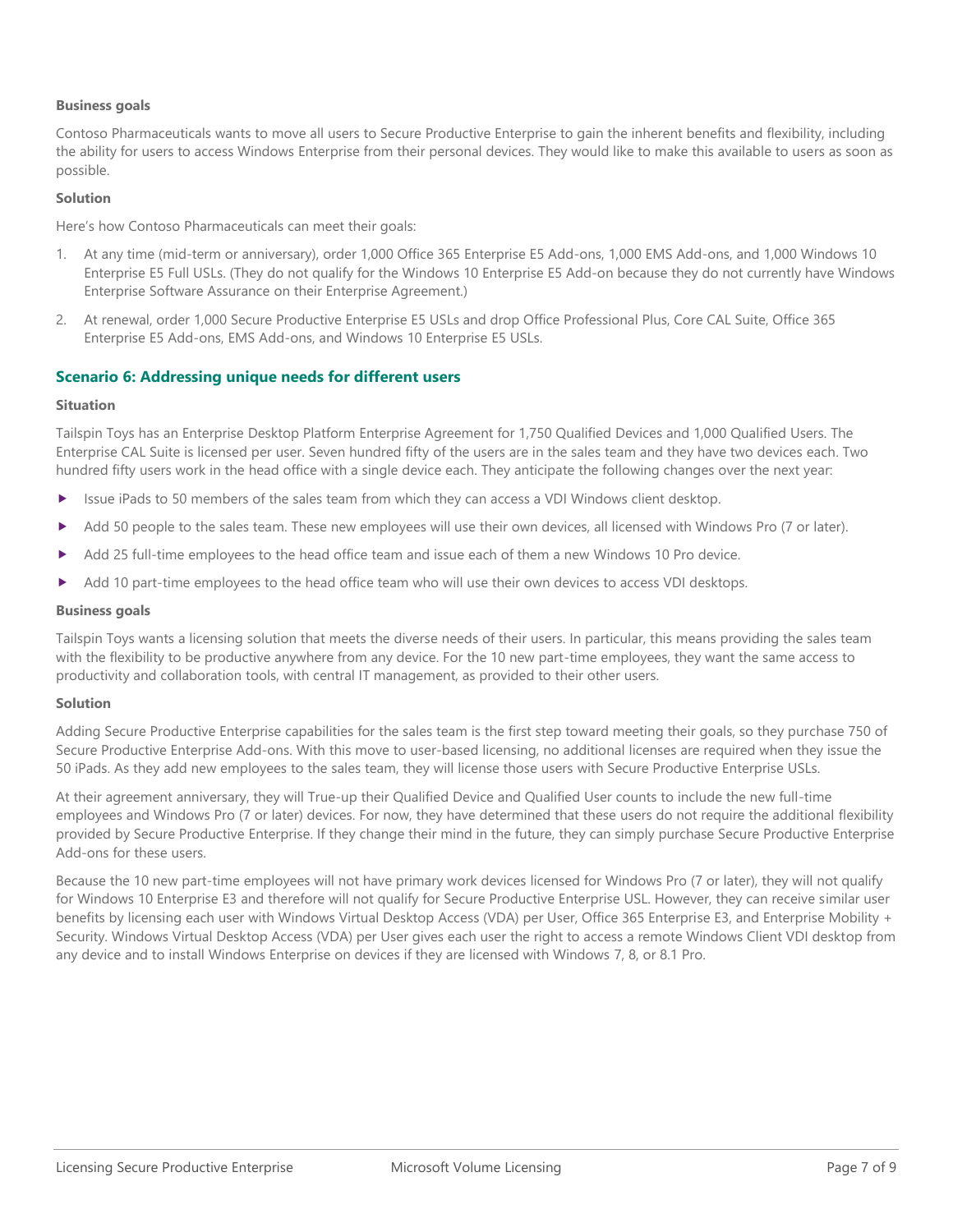### <span id="page-7-0"></span>Frequently asked questions

#### **Does Enterprise Cloud Suite (ECS) have a new name?**

Yes. When Secure Productive Enterprise became available in October 2016, Enterprise Cloud Suite was renamed to Secure Productive Enterprise E3.

#### **If I already have ECS and already paid for productivity server licenses, will I have to continue paying for those server licenses even once they migrate to Secure Productive Enterprise E3?**

No, once you become a Secure Productive Enterprise E3 customer, you will inherit the Productivity Server Rights as a Secure Productive Enterprise benefit and will not need to continue to purchase additional server licenses. If you are on an Enterprise Agreement that is mid-term, you must pay for the servers until renewal. For Enterprise Agreement Subscription, you can true-down the servers at anniversary.

If you don't standardize on Secure Productive Enterprise company-wide, you may still need to purchase server licenses for your users not licensed with the Secure Productive Enterprise subscription.

#### **Does Secure Productive Enterprise require any Bridge CALs?**

Bridge CALs are not required when buying the entire Secure Productive Enterprise. If you choose to transition to only Office 365 Enterprise E3 "From SA" or only Enterprise Mobility + Security "From SA" at anniversary, you will need to buy the corresponding Bridge CAL to maintain coverage of your remaining CAL Suite components.

#### **How is Windows 10 Enterprise E3 different from Windows Enterprise Upgrade + Software Assurance?**

Windows Enterprise Upgrade + Software Assurance is licensed per device, and each device requires Windows Pro or another underlying qualifying operating system. The associated user rights (local install, VDI rights, Windows To Go) apply only to the licensed device.

Windows 10 Enterprise E3 is available for a primary user whose primary work device is already licensed with Windows Pro (7 or later) or Enterprise. The associated user rights (local install, VDI rights, Windows To Go) apply all of the licensed user's devices.

#### **What happens if the user does not have a primary device running Windows Pro (7 or later) or Enterprise?**

For customers who do not have primary users with primary devices running Windows Pro (7 or later) or Enterprise, the Windows VDA per User USL is available. Windows VDA per User does not require the primary device to have a qualified operating system nor does it require the user to be the primary user of a device. Windows VDA per User allows VDI or Windows To Go access on any device, and local install rights on any device the licensed user uses that is already licensed with Windows Pro (7 or later) or Windows Enterprise. The Windows 10 Enterprise E3 Add-on may also be assigned to the primary user of a primary device licensed with Windows VDA per device and gives the user all the rights of Windows VDA per User.

#### **What are the on-premises capable rights for Secure Productive Enterprise?**

Secure Productive Enterprise users receive on-premises rights to Productivity Servers and Office Professional Plus, per the following:

- Not a license entitlement, but rights to install and use server and client software for the term of subscription
- $\blacktriangleright$  Rights to use latest version or earlier versions of software
- On-premises rights are not a license and do not include Software Assurance Benefits

The Productivity Server Right includes:

- **Demonstrally** Unlimited server installs
- Access exclusive to Secure Productive Enterprise users
- Only on customer dedicated hardware server deployments
- No rights to deploy on multi-tenant cloud

The Office Professional Plus Copy includes:

- One copy for local install per Secure Productive Enterprise "From SA" USL purchased
- Rights to Secure Productive Enterprise "From SA" users or those with pre-existing SA coverage